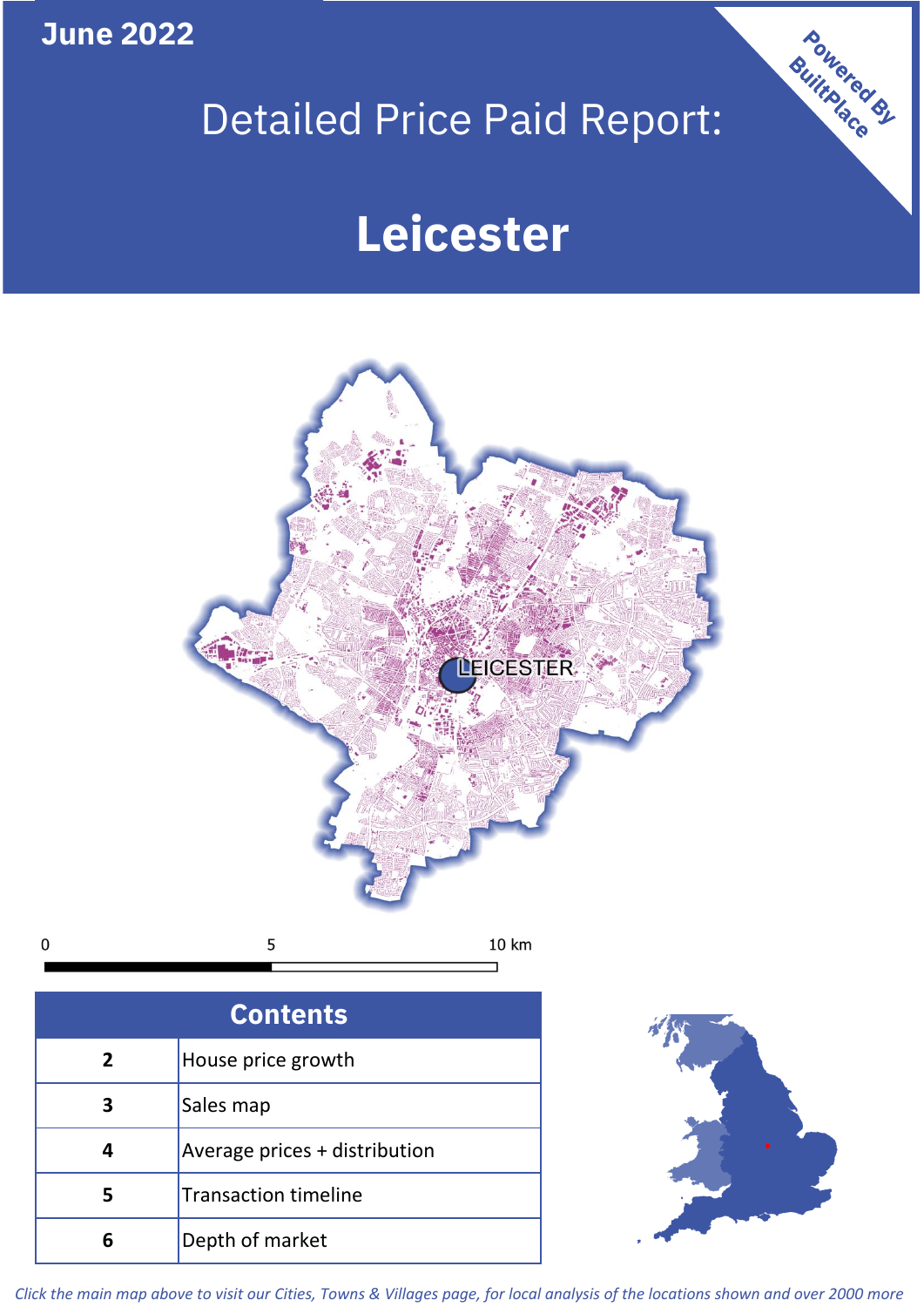### **Headline Data**

|                     | <b>Current level</b> | 3 month | <b>Annual</b> | 5 year   | 10 year |
|---------------------|----------------------|---------|---------------|----------|---------|
| <b>House prices</b> | £227,912             | 5.4%    | 12.3%         | 47.2%    | 90.6%   |
| <b>Transactions</b> | 2,873                | $-5.2%$ | 31.9%         | $-22.3%$ | 13.4%   |

## **House Price Growth (April 2022 data)**

#### *Annual Change in House Prices*



House prices in Leicester grew by 12.3% in the 12 months to April 2022 (based on 3-month smoothed data). By comparison national house prices grew by 10.7% and prices in the East Midlands grew by 11.6% over the same period.

Leicester house prices are now 67.3% above their previous peak in 2007, compared to +50.1% for the East Midlands and +52.9% across England.



#### *Year-To-Date Change in House Prices, December to April*

Local prices have grown by 7.0% in 2022 so far, compared to growth of 4.7% over the same period last year.

#### *Source: OS OpenData; UK House Price Index (Contains HM Land Registry data © Crown copyright)*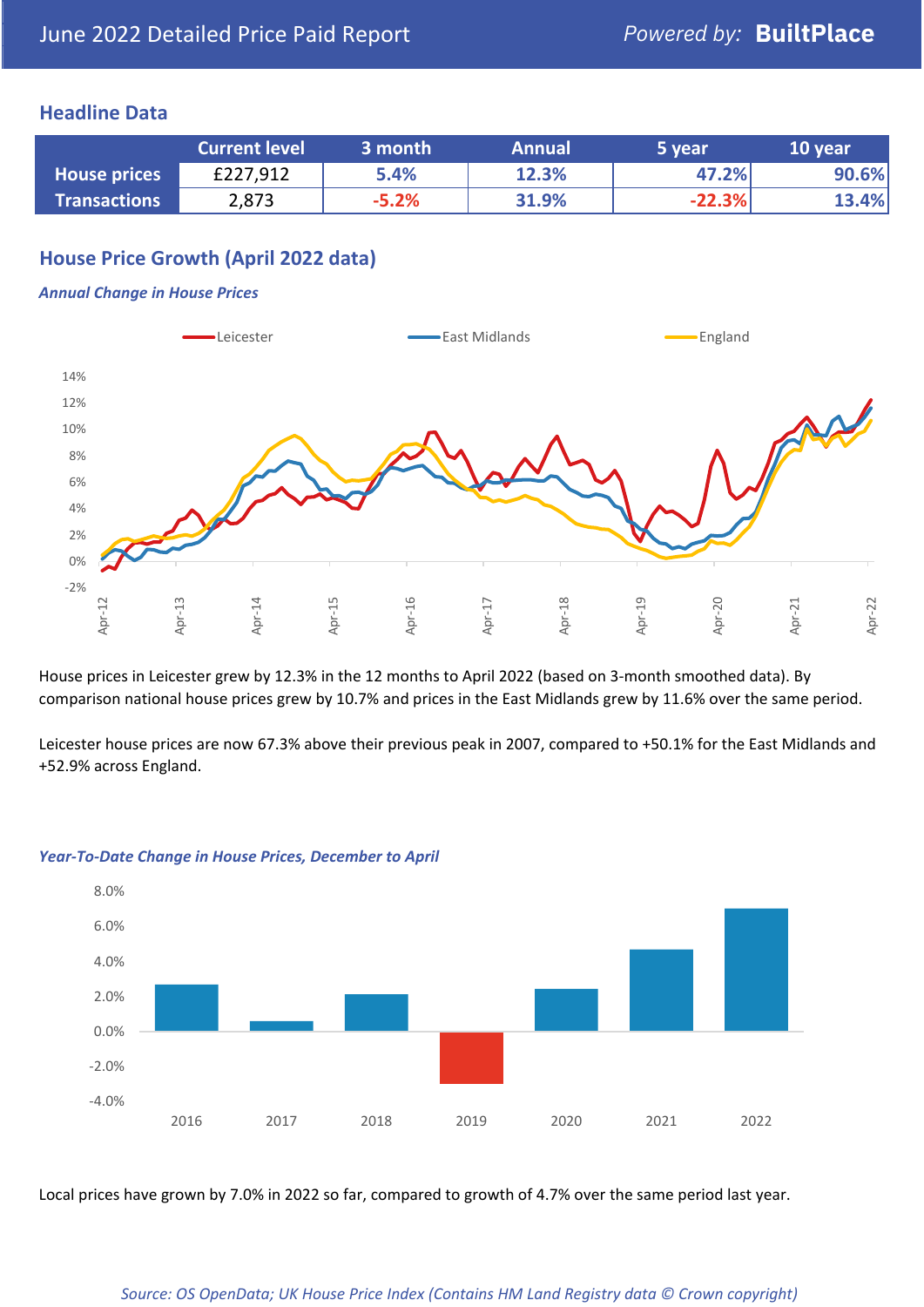# **House Price Map**

*12 months to April 2022*



*Each point is one postcode, coloured by the average value relative to all sales in this local authority (price bands are LA-specific quintiles).*

# **Map Key**

| Min      | Max      |                            |
|----------|----------|----------------------------|
| Up to    | £160,000 | 1st quintile / lowest 20%  |
| £160,000 | £191,000 | 2nd quintile               |
| £191,000 | £226,000 | 3rd quintile               |
| £226,000 | £278,000 | 4th quintile               |
| £278,000 | and over | 5th quintile / highest 20% |

*Source: OS OpenData; UK House Price Index (Contains HM Land Registry data © Crown copyright)*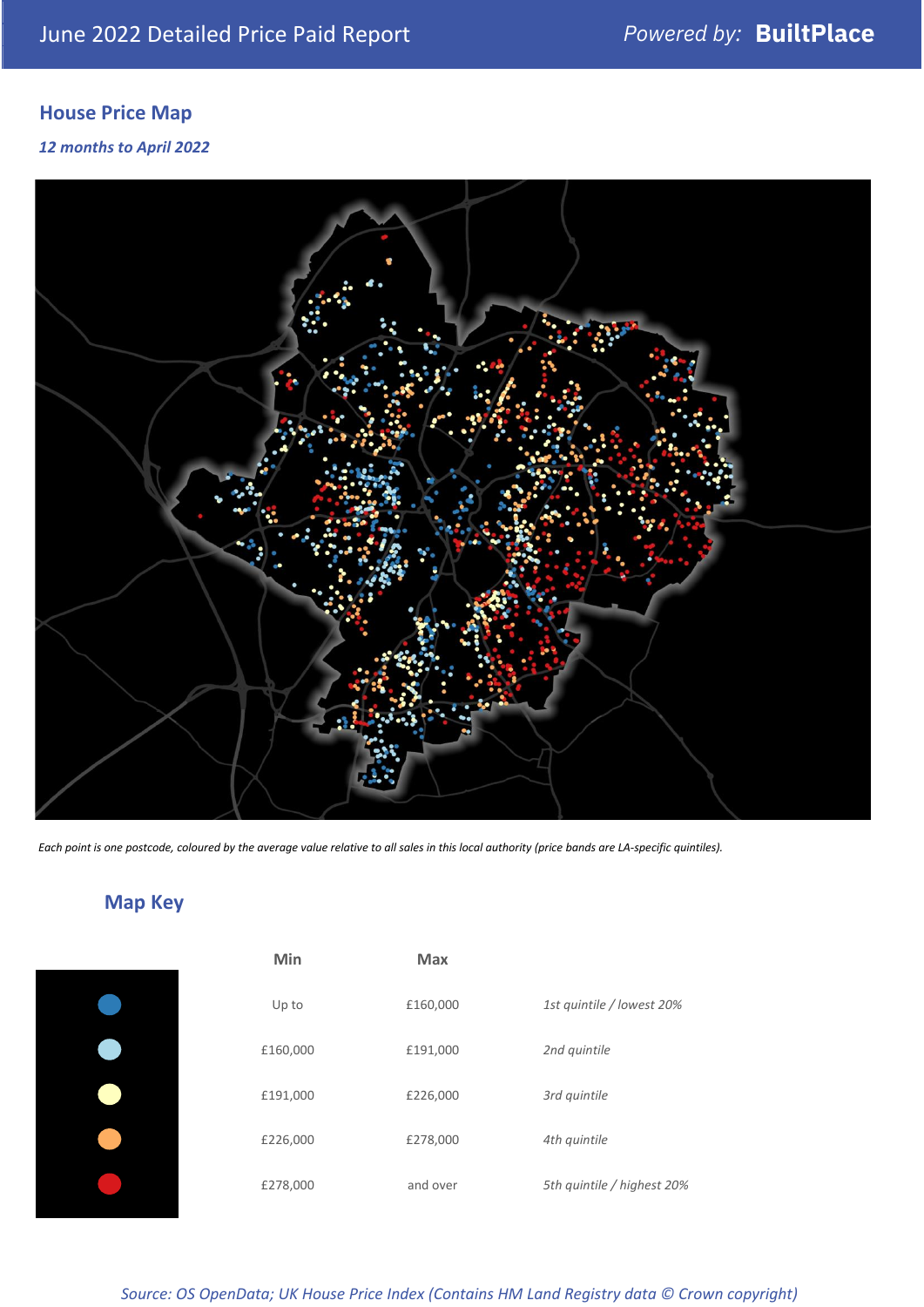# **Average House Price by Property Type**

#### *12 months to April 2022*



|                 | <b>New</b>                       | <b>Second hand</b> |  |  |
|-----------------|----------------------------------|--------------------|--|--|
| <b>Flat</b>     | No recorded<br>sales             | £131,347           |  |  |
| <b>Terraced</b> | No recorded<br>£204,928<br>sales |                    |  |  |
| Semi-detached   | No recorded<br>sales             | £239,679           |  |  |
| <b>Detached</b> | No recorded<br>sales             | £367,751           |  |  |

## **House Price Distribution by Year**

*All properties, by price band and calendar year (2020 = year to date)*

|                    | 1997 | 2002 | 2007 | 2012 | 2017 | 2019 | 2020 |
|--------------------|------|------|------|------|------|------|------|
| <b>Under £100k</b> | 97%  | 78%  | 17%  | 30%  | 10%  | 4%   | 5%   |
| £100-200k          | 3%   | 19%  | 70%  | 58%  | 65%  | 43%  | 34%  |
| E200-300k          | 0%   | 3%   | 10%  | 10%  | 18%  | 37%  | 45%  |
| £300-400k          | 0%   | 0%   | 2%   | 2%   | 5%   | 10%  | 8%   |
| £400-500k          | 0%   | 0%   | 1%   | 1%   | 2%   | 4%   | 4%   |
| <b>£500k-1m</b>    | 0%   | 0%   | 0%   | 0%   | 1%   | 2%   | 3%   |
| £1-2m              | 0%   | 0%   | 0%   | 0%   | 0%   | 0%   | 1%   |
| <b>Over £2m</b>    | 0%   | 0%   | 0%   | 0%   | 0%   | 0%   | 0%   |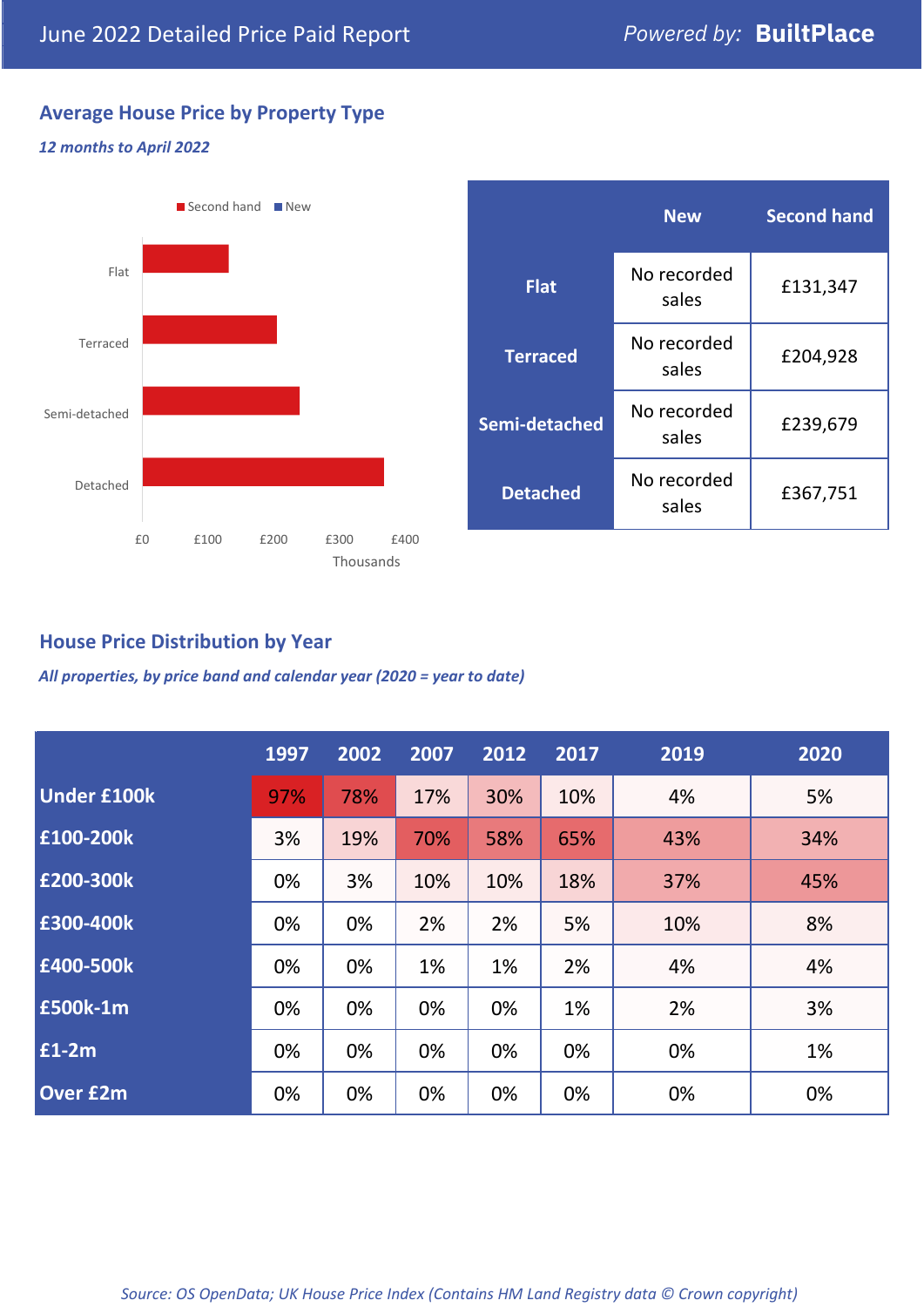## **Transactions (February 2022 data)**

*Annual Transactions, Indexed (2001-05 average = 100)*



There were 2,873 transactions in Leicester during the 12 months to February 2022. This is 51% of the average from 2001- 05 and suggests activity is significantly below pre-downturn levels.

Transactions in Leicester have fallen by 21.7% since 2014, compared to changes of -8.0% for East Midlands and -7.7% for England.



#### *Cash and New Build Sales as % of Total, by Year*

*Note: The data on this page EXCLUDES transactions identified as transfers under a power of sale/repossessions, buy-to-lets (where they can be identified by a mortgage), and transfers to non-private individuals - i.e. it comprises only Land Registry 'A' data.*